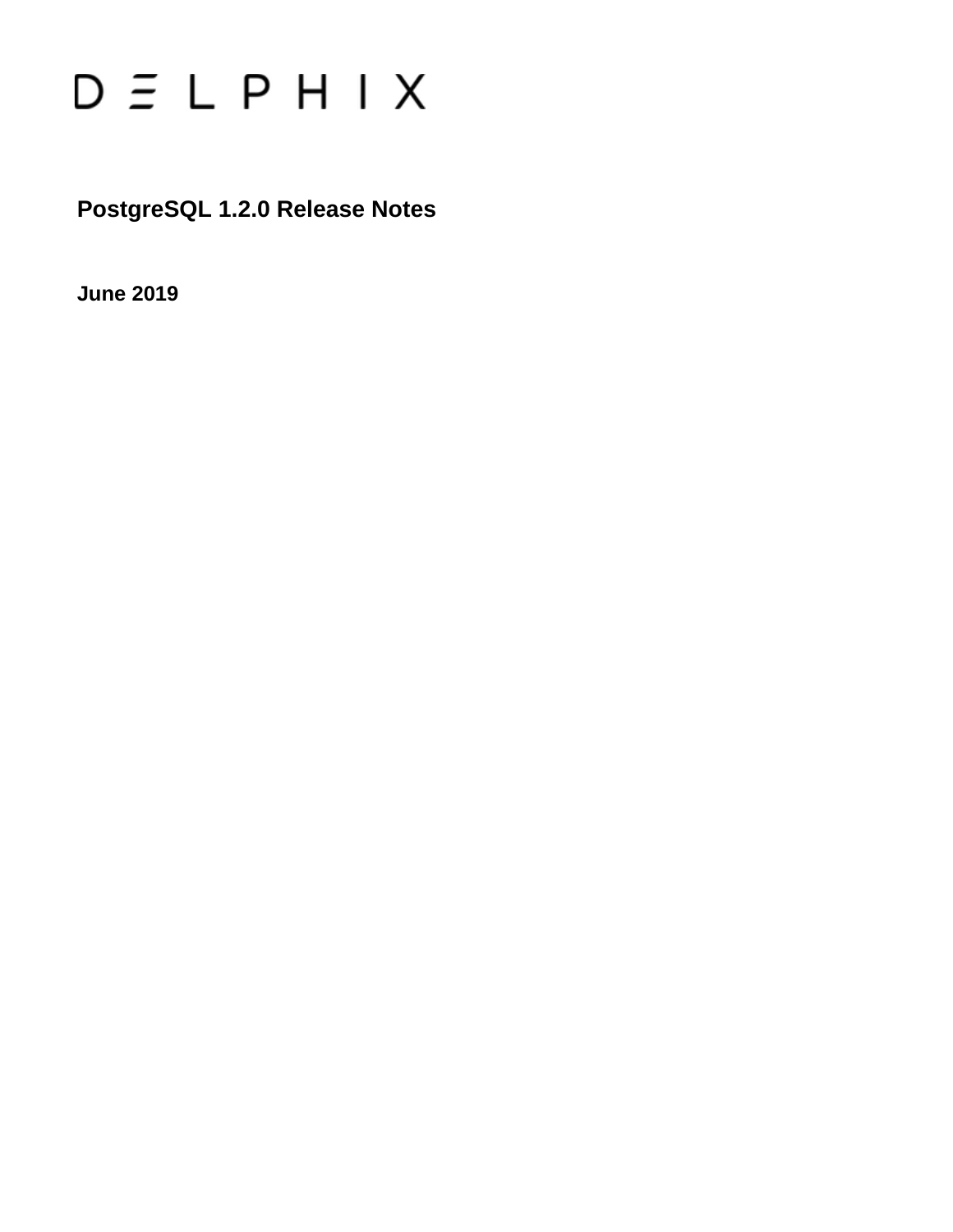PostgreSQL 1.2.0 Release Notes> You can find the most up-to-date technical documentation at: **[docs.delphix.com](http://docs.delphix.com)** The Delphix Web site also provides the latest product updates. If you have comments about this documentation, submit your feedback to: infodev@delphix.com

© 2019 Delphix Corp. All rights reserved.

Delphix and the Delphix logo and design are registered trademarks or trademarks of Delphix Corp. in the United States and/or other jurisdictions.

All other marks and names mentioned herein may be trademarks of their respective companies.

Delphix Corp. 1400 Seaport Blvd, Suite 200 Redwood City, CA 94063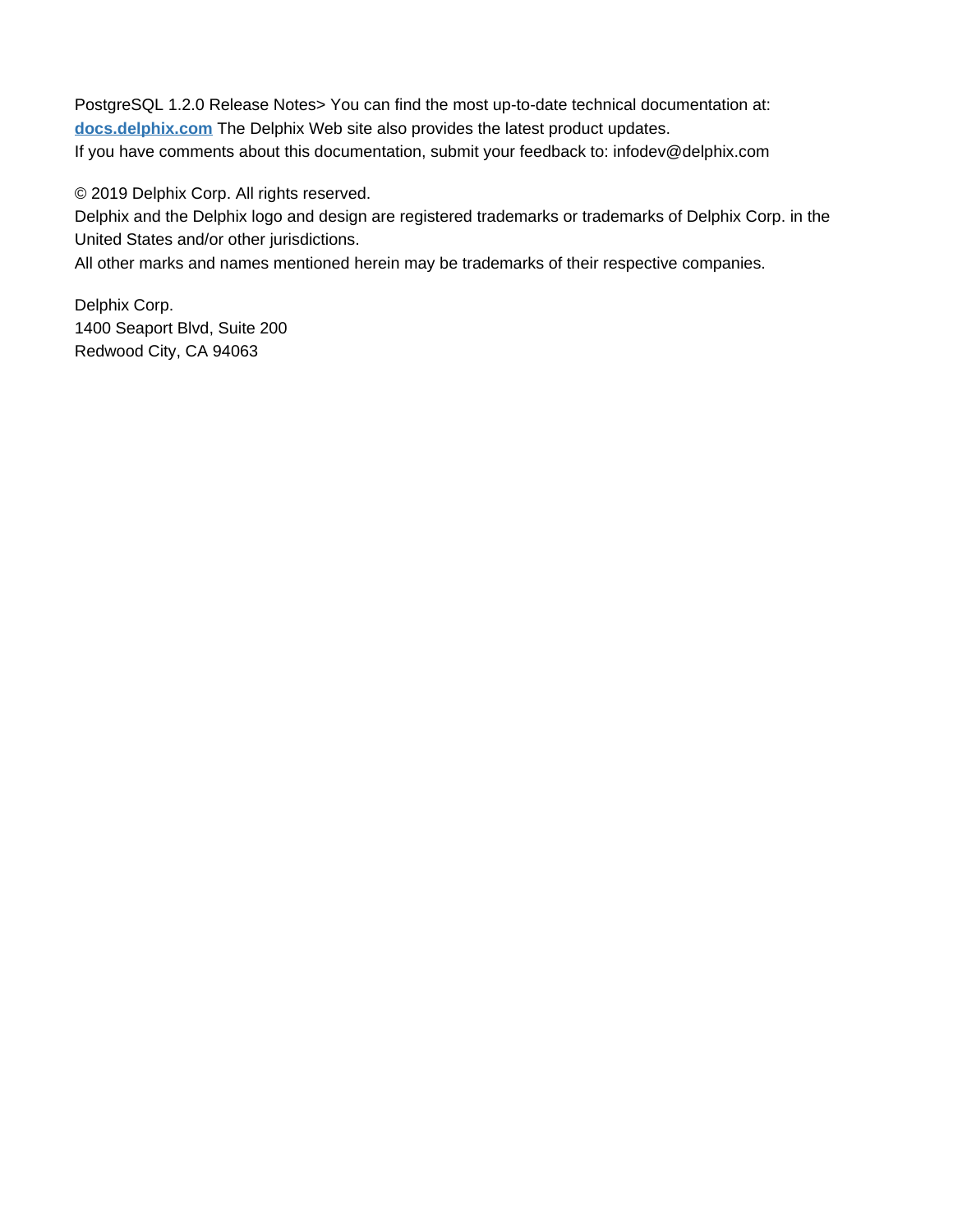# **PostgreSQL 1.2.0 Release Notes**

- **[Features](#page-2-0)**
- **[Migration and Compatibility](#page-2-1)**
	- **[Supported Versions](#page-2-2)**
	- **[Supported Operating Systems](#page-2-3)** 
		- **[RHEL/CentOS/SLES PostgreSQL Open Source & EDB](#page-3-0)**
- **[Plugin/Delphix Engine Compatibility](#page-3-1)**
- **[Plugin Upgrade Path](#page-3-2)**
	- **[Path A New Plugin installation for PostgreSQL customers:](#page-3-3)**
	- **[Path B Existing PostgreSQL customers with different Plugin version:](#page-4-0)**
	- **[Unsupported PostgreSQL Versions and Features](#page-4-1)**
- **[Fixed Issues](#page-4-2)**

### <span id="page-2-0"></span>**Features**

PostgreSQL Plugin version 1.2.0 contains the following certifications :

- 1. Operating System SLES 11 and SLES 12 Support.
- 2. Operating System RHEL/CentOS 7.5 and 7.6 version Support in addition to previous supported RHEL /CentOS versions.

## <span id="page-2-1"></span>**Migration and Compatibility**

### <span id="page-2-2"></span>**Supported Versions**

PostgreSQL Standard Versions:

- PostgreSQL 9.4.x
- PostgreSQL 9.5.x
- PostgreSQL 9.6.x
- PostgreSQL 10.x
- PostgreSQL 11.x

PostgreSQL EDB Versions:

- PostgreSQL 9.4.x
- PostgreSQL 9.5.x
- PostgreSQL 9.6.x
- PostgreSQL 10.x
- <span id="page-2-3"></span>• PostgreSQL 11.x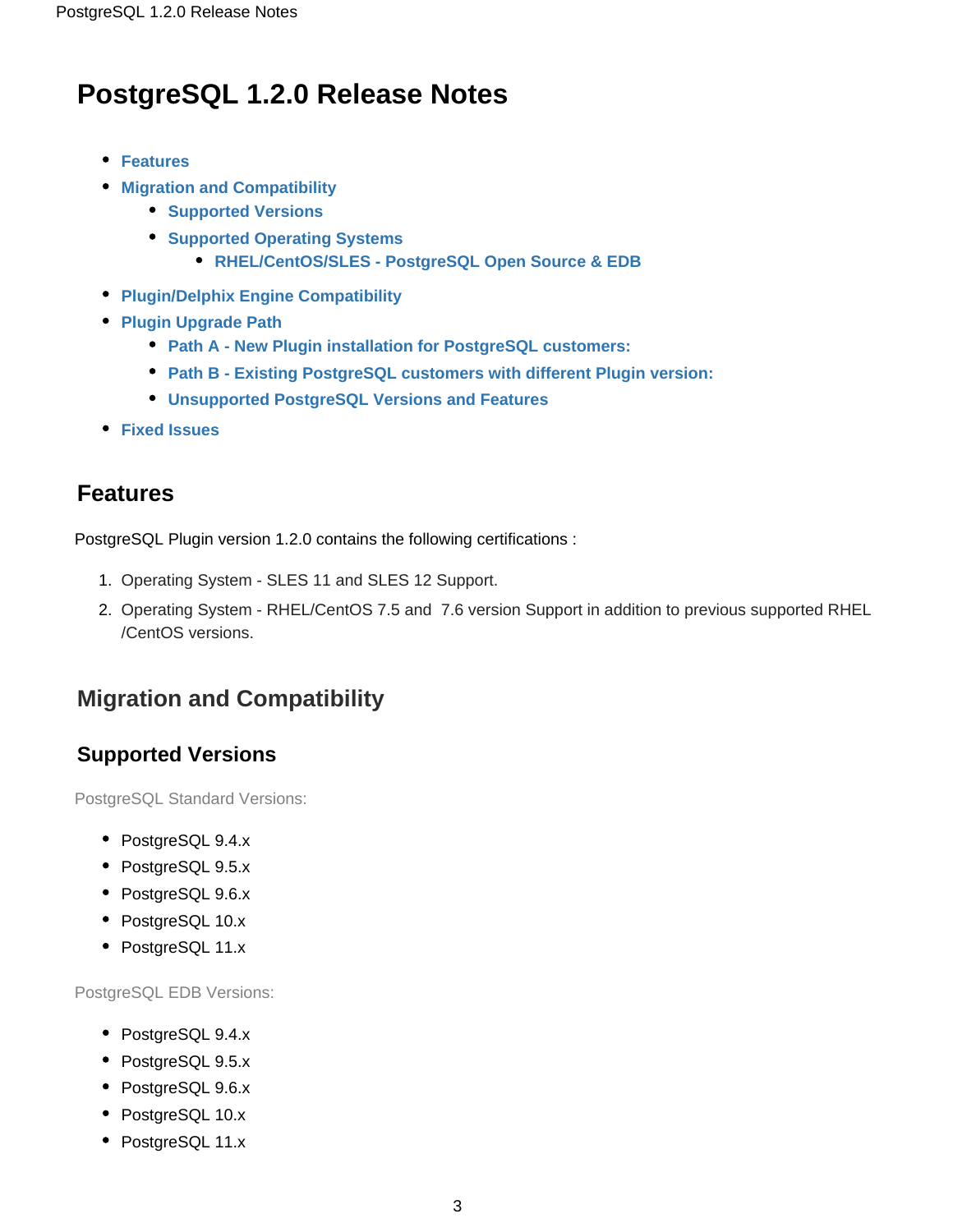### **Supported Operating Systems**

#### <span id="page-3-0"></span>**RHEL/CentOS/SLES - PostgreSQL Open Source & EDB**

|                               |                                       | <b>PostgreSQL</b> | <b>PostgreSQL</b>       | <b>PostgreSQL</b>       | <b>PostgreSQL</b>       | <b>PostgreSQL</b>       |
|-------------------------------|---------------------------------------|-------------------|-------------------------|-------------------------|-------------------------|-------------------------|
| <b>Supported DBMS Version</b> |                                       | 9.4.x (Open       | 9.5.x (Open             | 9.6.x (Open             | 10.x (Open              | <b>11.x (Open</b>       |
|                               | <b>Supported OS</b><br><b>Version</b> | Source &<br>EDB)  | Source &<br>EDB)        | Source &<br>EDB)        | Source &<br>EDB)        | Source &<br>EDB)        |
|                               | RHEL/CentOS 7.3                       | Supported         | Supported               | Supported               | Supported               | Supported               |
|                               | RHEL/CentOS 7.4                       | Supported         | Supported               | Supported               | Supported               | Supported               |
|                               | RHEL/CentOS 7.5                       | Supported         | Supported               | Supported               | Supported               | Supported               |
|                               | RHEL/CentOS 7.6                       | Supported         | Supported               | Supported               | Supported               | Supported               |
|                               | <b>SLES 11</b>                        | Supported         | <b>Not</b><br>Supported | <b>Not</b><br>Supported | <b>Not</b><br>Supported | <b>Not</b><br>Supported |
|                               | SLES <sub>12</sub>                    | Supported         | Supported               | Supported               | Supported               | Supported               |

where **x** is the minor version of the PostgreSQL Database.

## <span id="page-3-1"></span>**Plugin/Delphix Engine Compatibility**

Plugins should be installed on compatible Delphix Engines per the table below:

|         |           | Delphix Engine PostgreSQL 1.0.1 PostgreSQL 1.0.2 PostgreSQL 1.1.0 PostgreSQL 1.2.0 |           |           |
|---------|-----------|------------------------------------------------------------------------------------|-----------|-----------|
| 5.3.1.x | Yes       | Yes                                                                                | <b>No</b> | <b>No</b> |
| 5.3.2.x | Yes       | Yes                                                                                | <b>No</b> | <b>No</b> |
| 5.3.3.x | <b>No</b> | <b>No</b>                                                                          | Yes       | Yes       |
| 5.3.4.x | No        | <b>No</b>                                                                          | Yes       | Yes       |

## <span id="page-3-2"></span>**Plugin Upgrade Path**

#### <span id="page-3-3"></span>**Path A - New Plugin installation for PostgreSQL customers:**

Upload 1.0.1 Plugin for PostgreSQL 9.5.x, 9.6.x and 10.x customers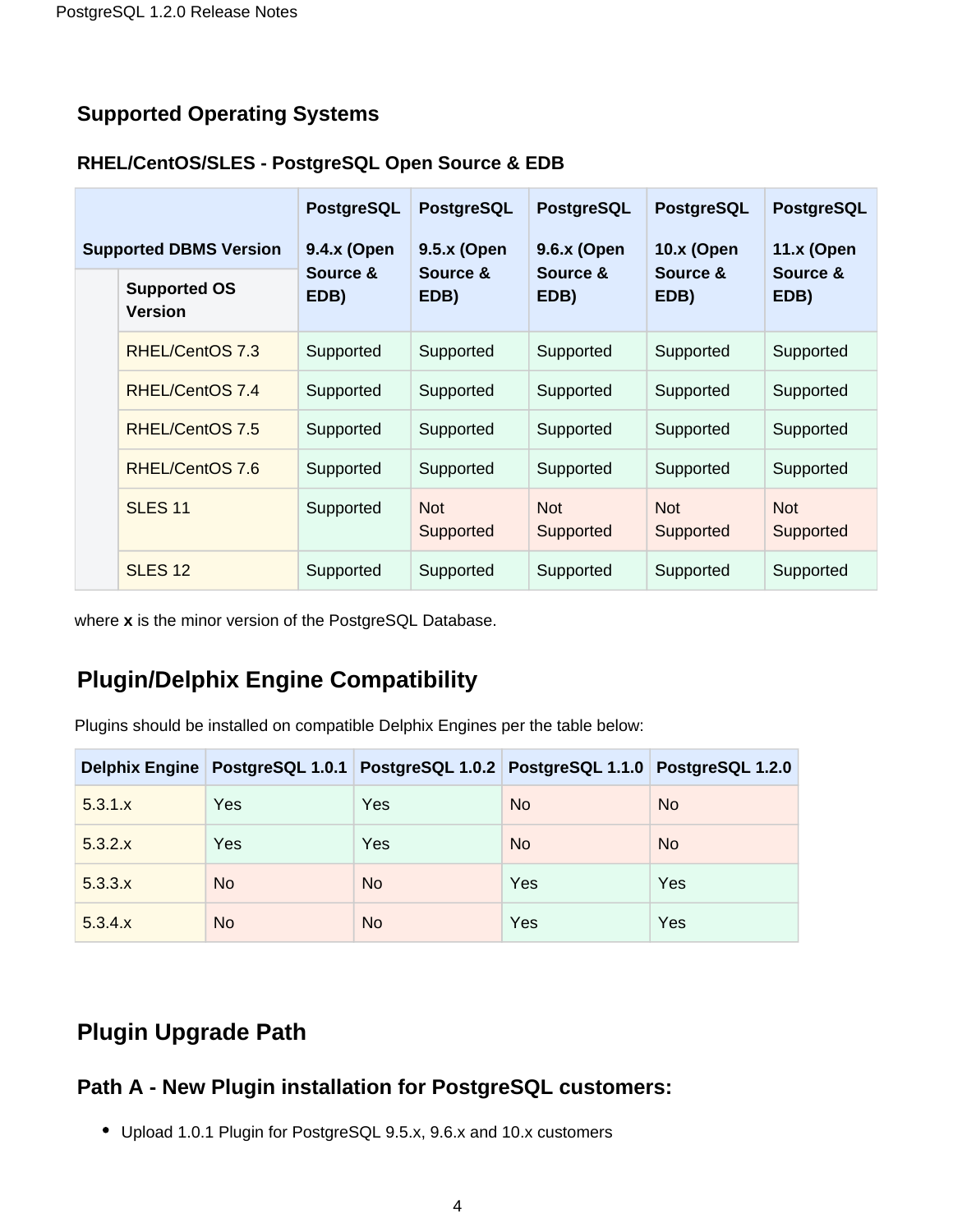- Upload 1.0.2 Plugin for PostgreSQL 9.5.x, 9.6.x and 10.x customers
- Upload 1.1.0 Plugin for PostgreSQL 9.4.x, 9.5.x, 9.6.x,10.x and 11.x customers
- Upload 1.2.0 Plugin for PostgreSQL 9.4.x, 9.5.x, 9.6.x,10.x and 11.x customers

### <span id="page-4-0"></span>**Path B - Existing PostgreSQL customers with different Plugin version:**

For PostgreSQL customers with Plugin version 1.0.1 or 1.0.2

- Interested in External Backups feature:
	- $\degree$  Plugin upgrade path: 1.0.1 1.1.0 1.2.0
	- $\degree$  Plugin upgrade path: 1.0.2 1.1.0 1.2.0

For PostgreSQL customers with Plugin version 1.1.0

• Plugin upgrade path: 1.1.0 1.2.0

**Note:** In order to upgrade the existing objects with 1.1.0 (i.e 1.0.1 1.1.0 or 1.0.2 1.1.0), just after upgrade it is mandatory to update below two parameters of dSource using "custom Configuration" option on the UI :

- Source IP Address
- Source Port

A critical fault will show up on dSource just after the upgrade. It is because the engine is not able to find the source config from which dSource was created. As we have moved to manual

discovery in this release, we need to mark this fault as resolve on the status tab of dSource.

### <span id="page-4-1"></span>**Unsupported PostgreSQL Versions and Features**

- PostgreSQL versions below 9.4 i.e 9.2, 9.3 (including the minor versions) are not supported.
- Unlogged Tables: All the tables which are not logged (unlogged) will not be supported by the Plugin.
- Point In Time recovery: Currently, the Plugin doesn't support Point in Time recovery of PostgreSQL database

## <span id="page-4-2"></span>**Fixed Issues**

| Key             | <b>Summary</b>                                                            | <b>Notes</b> |
|-----------------|---------------------------------------------------------------------------|--------------|
| <b>POST-207</b> | Update custom config should check for 'Property Value' in postgresql.conf |              |
| <b>POST-216</b> | Linking script doesn't error out with faulty input                        |              |
| <b>POST-163</b> | Improve Diagnosability in Postgres Plugin                                 |              |

PostgreSQL version 1.2.0 contains the following bug fixes: